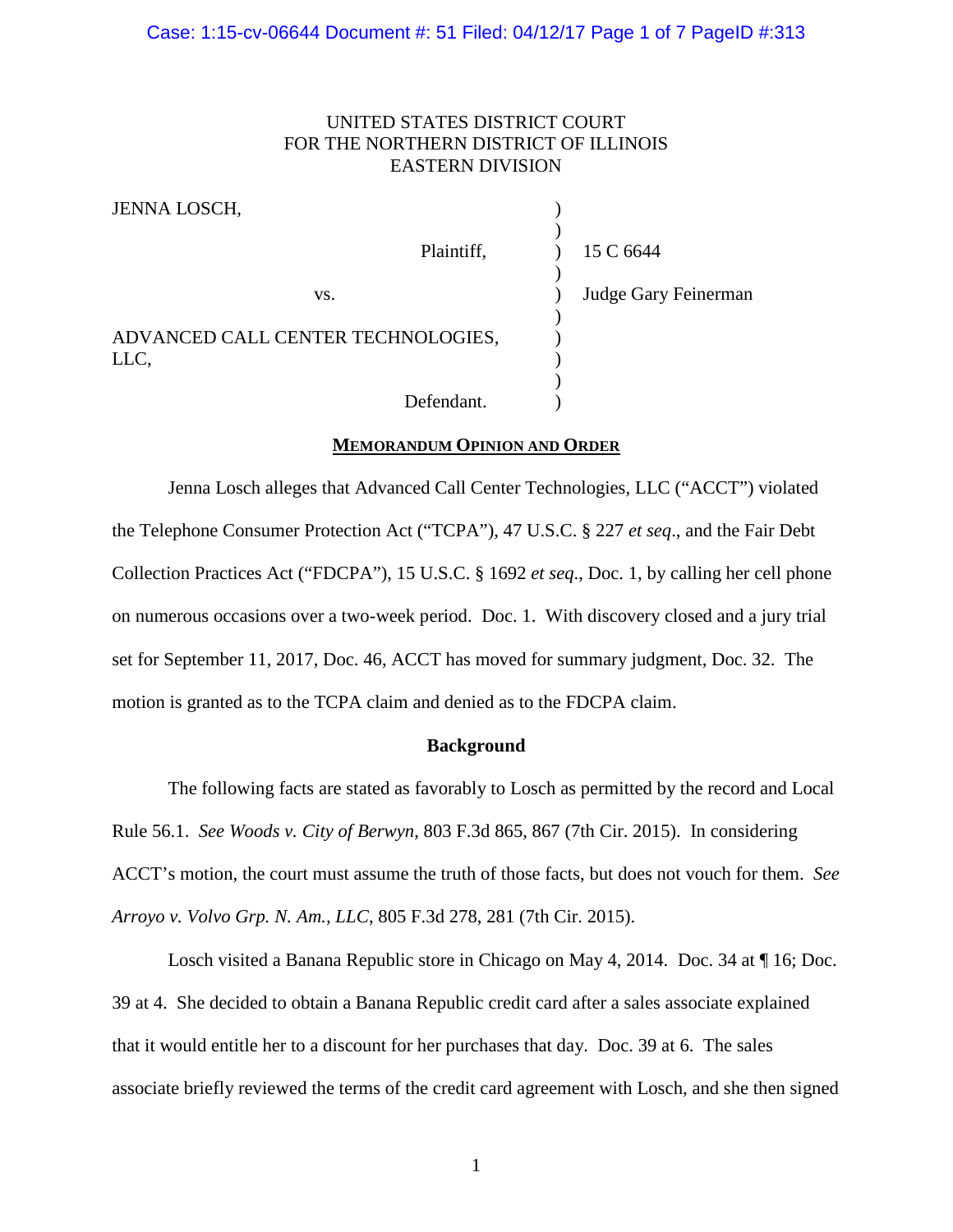# Case: 1:15-cv-06644 Document #: 51 Filed: 04/12/17 Page 2 of 7 PageID #:314

the agreement and provided her cell phone number. Doc. 34 at ¶ 17; Doc. 39 at 4, 7. Losch was

generally familiar with how the credit card worked, and she knew that she would be bound by

the terms of the credit card agreement even if she did not read them. Doc. 34 at ¶¶ 18, 20; Doc.

39 at 4. Among those terms were the following:

**This Agreement.** This is an Agreement between you and Synchrony Bank, 170 Election Road, Suite 125, Draper, UT 84020, for your credit card account shown above. By opening or using your account, you agree to the terms of the entire Agreement. The entire Agreement includes the four sections of this document and the application you submitted to us in connection with the account. These documents replace any other agreement relating to your account that you or we made earlier or at the same time.

**Consent To Communications**. You consent to us contacting you using all channels of communication and for all purposes. We will use the contact information you provide to us. You also consent to us and any other owner or servicer of your account contacting you using any communication channel. This may include text messages, automatic telephone dialing systems, and/or an artificial or prerecorded voice. This consent applies even if you are charged for the call under your phone plan. You are responsible for any charges that may be billed to you by your communications carriers when we contact you.

Doc. 34 at ¶ 22; Doc. 39 at 4.

Losch charged the purchases she made at Banana Republic that day to the Banana Republic card, and she later used the card to pay for other purchases. Doc. 34 at  $\P$  16, 24; Doc. 39 at 4. In the late summer or early fall of 2014, Losch began experiencing financial hardship and stopped making payments on the card. Doc. 34 at ¶¶ 26-27; Doc. 39 at 4.

ACCT makes outbound debt collection calls on behalf of Synchrony Bank, the bank that issued Losch's card. Doc. 34 at ¶ 5; Doc. 39 at 2. ACCT was assigned to make collection calls to Losch, and it used an automatic dialer system to call the cell phone number that Losch provided on her credit card application. Doc. 34 at ¶¶ 8-9, 31; Doc. 39 at 3, 5, 8-9. That system is preset to make up to five calls per day, with calls placed no more than ninety minutes apart. Doc. 34 at ¶¶ 13-14; Doc. 39 at 3. ACCT called Losch 87 times between December 5 and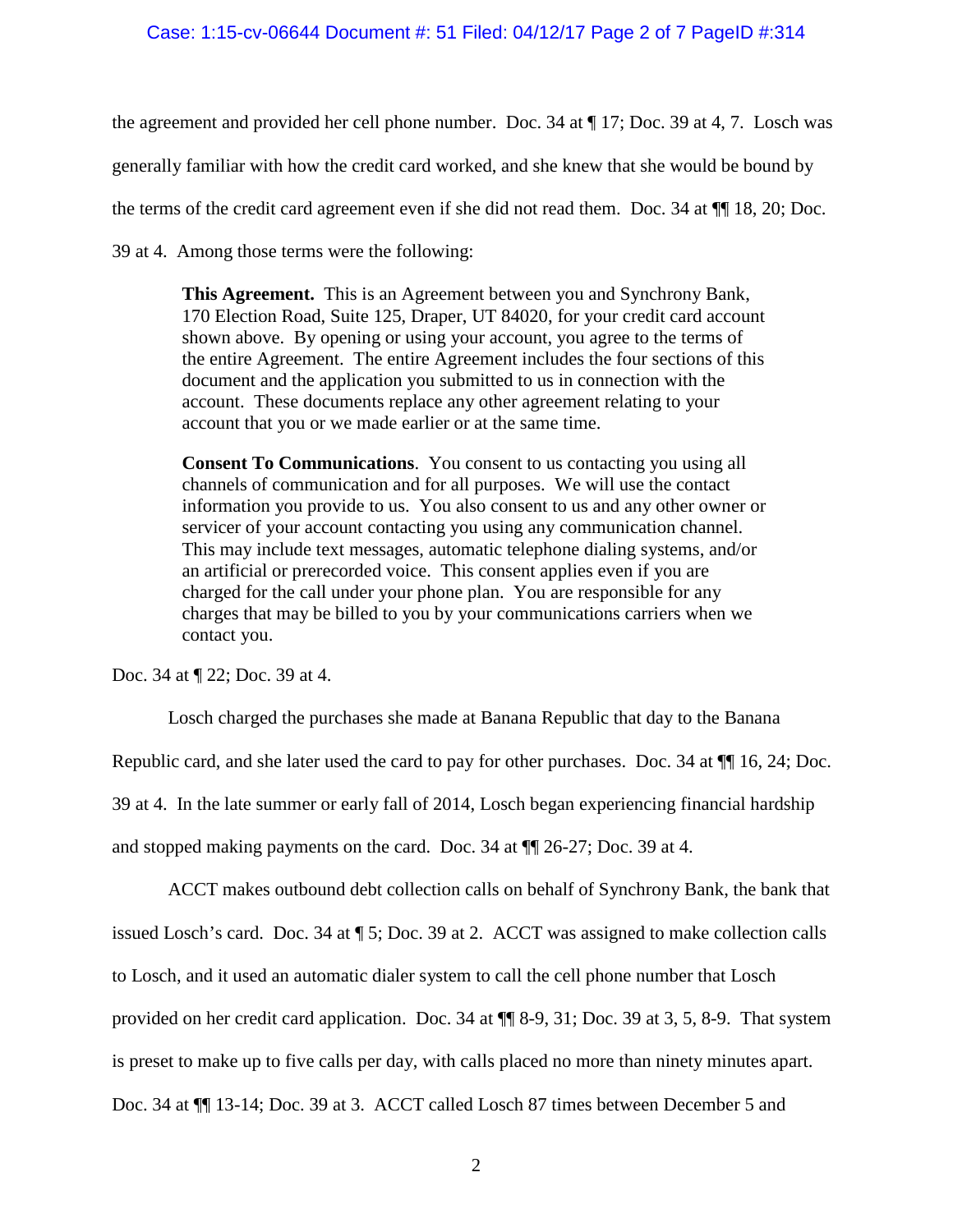### Case: 1:15-cv-06644 Document #: 51 Filed: 04/12/17 Page 3 of 7 PageID #:315

December 23, 2014. Doc. 34 at  $\P$  11; Doc. 39 at 3, 7. Three to five calls were placed each day, and no two calls were made less than about two hours apart. Doc. 34 at ¶¶ 13, 41; Doc. 34-4 at 25-30; Doc. 39 at 3, 5. The earliest call occurred at 9:07 a.m., and the latest at 8:42 p.m. Doc. 34 at ¶ 42; Doc. 39 at 5.

Losch did not pick up any of the calls until December 23. Doc. 34 at  $\P$  46; Doc. 39 at 5. On that occasion, she told the ACCT representative that she was unable to pay the debt and asked that ACCT halt the calls. Doc. 34 at ¶¶ 47-48; Doc. 39 at 6. ACCT did not call her again. Doc. 34 at ¶ 49; Doc. 39 at 6.

Losch asserts that ACCT called her parents' phone number as well as her own. Doc. 39 at 5, 8. Losch's only evidentiary support for that assertion is a portion of her own deposition testimony in which she repeats a statement that her parents made to her. Doc. 34-1 at 8 ("My parents said they received a few calls … ."). That testimony is inadmissible hearsay, *see* Fed. R. Evid. 801, 802, which may not be used at summary judgment. *See Gunville v. Walker*, 583 F.3d 979, 985 (7th Cir. 2009) ("A party may not rely upon inadmissible hearsay to oppose a motion for summary judgment.").

### **Discussion**

#### **I. TCPA Claim**

The TCPA prohibits the use of any automatic telephone dialing system to call cell phones for non-emergency purposes without the recipient's prior express consent. *See* 47 U.S.C.  $\S 227(b)(1)(A)(iii)$ . The parties agree that ACCT used an automatic telephone dialing system to call Losch's cell phone for a non-emergency purpose. They dispute whether Losch provided prior express consent when she signed up for the Banana Republic card. *See Toney v. Quality* 

3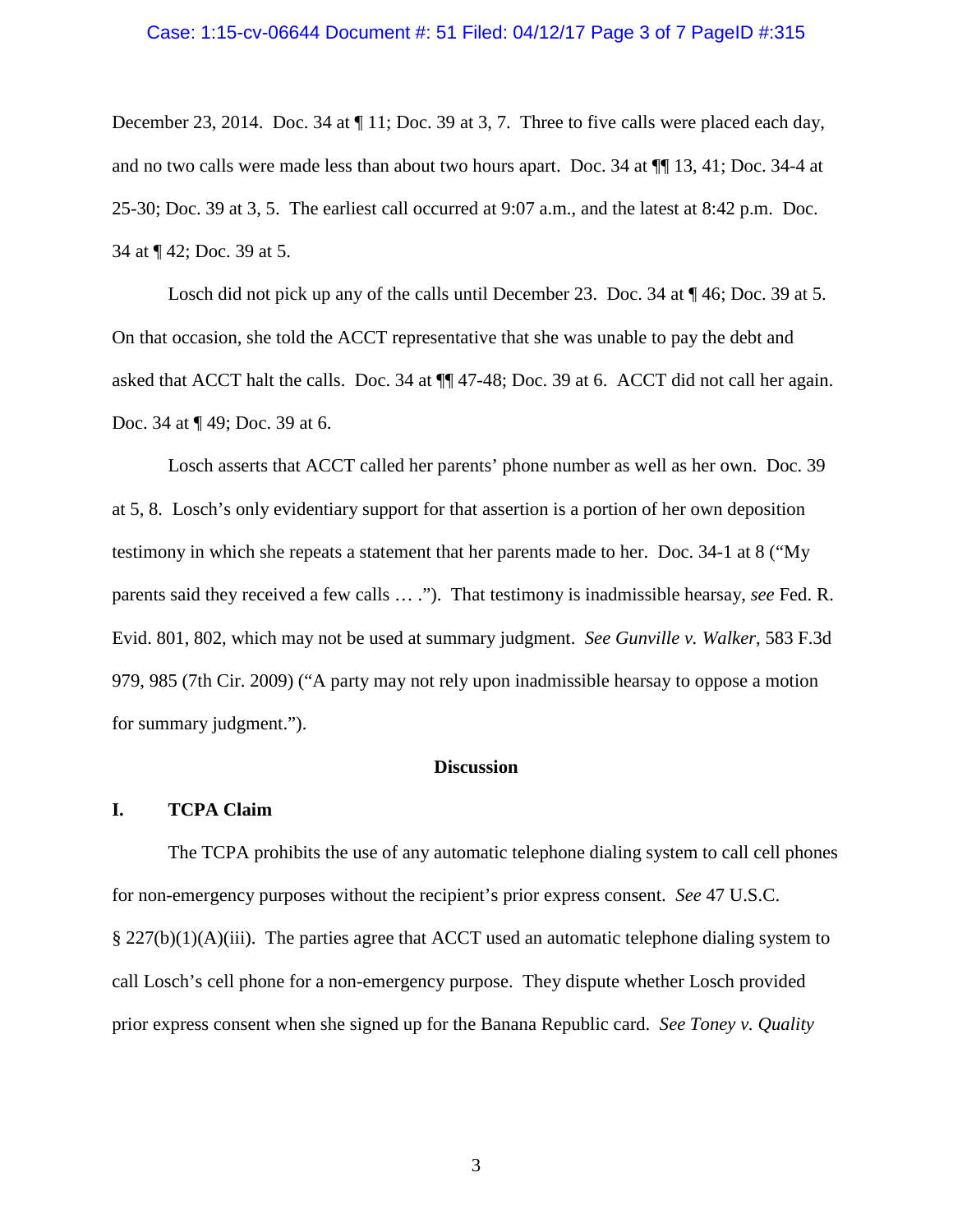*Res., Inc.*, 75 F. Supp. 3d 727, 734 (N.D. Ill. 2014) ("A defendant may avoid liability under this section by proving that it made the call with the prior express consent of the called party.").

ACCT is correct that Losch consented to be called. To obtain her credit card, Losch signed a contract that, as noted above, contained this language:

> **Consent To Communications**. You consent to us contacting you using all channels of communication and for all purposes. We will use the contact information you provide to us. You also consent to us and any other owner or servicer of your account contacting you using any communication channel. This may include text messages, automatic telephone dialing systems, and/or an artificial or prerecorded voice. …

Doc. 34 at ¶ 22. The contact information Losch provided was her cell phone number, and that is the number that ACCT called. *Id*. at ¶¶ 9, 17; Doc. 39 at 3-4.

That ACCT rather than Synchrony Bank made the calls is of no legal consequence. The credit card agreement expressly contemplated the possibility that a "servicer" would contact Losch, and the TCPA treats consent given to a creditor as if it were given to a third-party debt collector acting on the creditor's behalf. In a 2008 Declaratory Ruling, the FCC held that "the provision of a cell phone number to a creditor, *e.g.*, as part of a credit application, reasonably evidences prior express consent by the cell phone subscriber to be contacted at that number regarding the debt," and that "[c]alls placed by a third party collector on behalf of that creditor are treated as if the creditor itself placed the call." *In the Matter of Rules and Regulations Implementing the Telephone Consumer Protection Act of 1991*, 23 FCC Rcd. 559, 564-65 (2008) ("2008 FCC Order"); *see Saulsberry v. Meridian Fin. Servs., Inc.*, 2016 WL 3456939, at \*6 (C.D. Cal. Apr. 14, 2016) (citing the 2008 FCC Order for the proposition that "Saulsberry consented to calls regarding his debt to Shell when he provided them his phone number, and this consent extends to both Shell and any third-party collector acting on behalf of Shell"); *Frausto v. IC Sys., Inc.*, 2011 WL 3704249, at \*2 (N.D. Ill. Aug. 22, 2011) (interpreting the 2008 FCC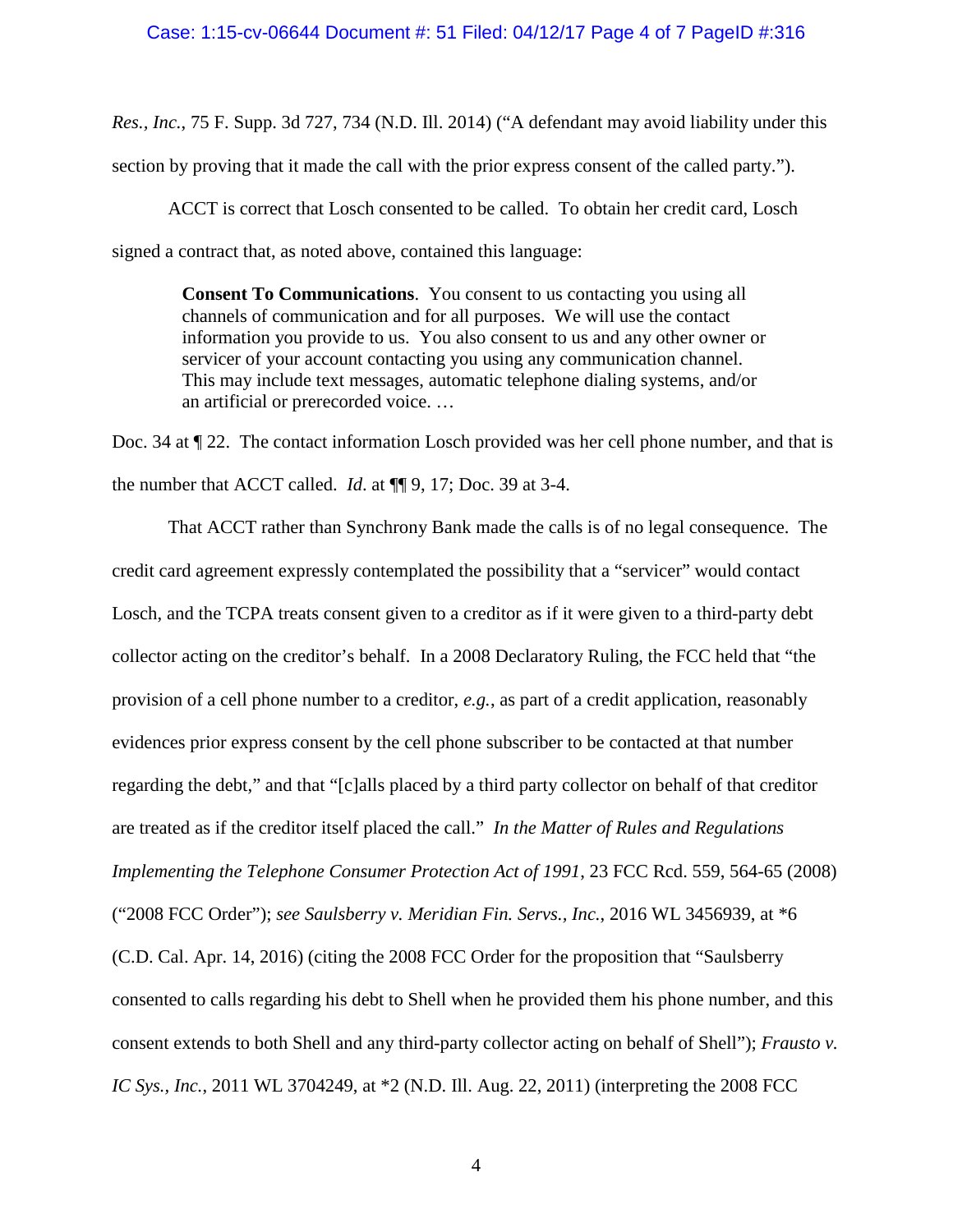# Case: 1:15-cv-06644 Document #: 51 Filed: 04/12/17 Page 5 of 7 PageID #:317

Order to mean that "third-party debt collectors step into the shoes of the creditor on whose behalf they are recovering the debt"). Under the Hobbs Act, 28 U.S.C. § 2342(1), the FCC ruling binds this court. *See CE Design, Ltd. v. Prism Bus. Media, Inc.*, 606 F.3d 443, 446 & n.3 (7th Cir.

2010) (recognizing that FCC orders interpreting the TCPA bind district courts under the Hobbs

Act); *Jamison v. First Credit Servs., Inc.*, 290 F.R.D. 92, 97 (N.D. Ill. 2013) (quoting the 2008

FCC Order and observing that it is "final and controlling" on the district court).

Accordingly, Losch provided her prior express consent to receiving debt collection calls from ACCT when she obtained her Banana Republic card. That consent necessarily defeats her TCPA claim. *See Frausto*, 2011 WL 3704249, at \*2-3 (awarding summary judgment to the defendant on a TCPA claim because the plaintiff provided "prior express consent"); *Greene v.* 

*DirecTV, Inc.*, 2010 WL 4628734, at \*3 (N.D. Ill. Nov. 8, 2010) (same).

# **II. FDCPA Claim**

The FDCPA provides in relevant part:

A debt collector may not engage in any conduct the natural consequence of which is to harass, oppress, or abuse any person in connection with the collection of a debt. Without limiting the general application of the foregoing, the following conduct is a violation of this section:

… (5) Causing a telephone to ring or engaging any person in telephone conversation repeatedly or continuously with intent to annoy, abuse, or harass any person at the called number.

15 U.S.C. § 1692d(5). The parties agree that the following standard governs whether repeated

phone calls violate § 1692d(5):

Whether repeated phone calls were made with intent to annoy, abuse, or harass depends on the volume and pattern of calls. Generally, there are two types of evidence presented to show an intent to harass under § 1692d(5). First, where a plaintiff has shown that he asked the collection agency to stop calling … and the collection agency nevertheless continued to call the plaintiff … . Second, the volume and pattern of calls may themselves evidence an intent to harass.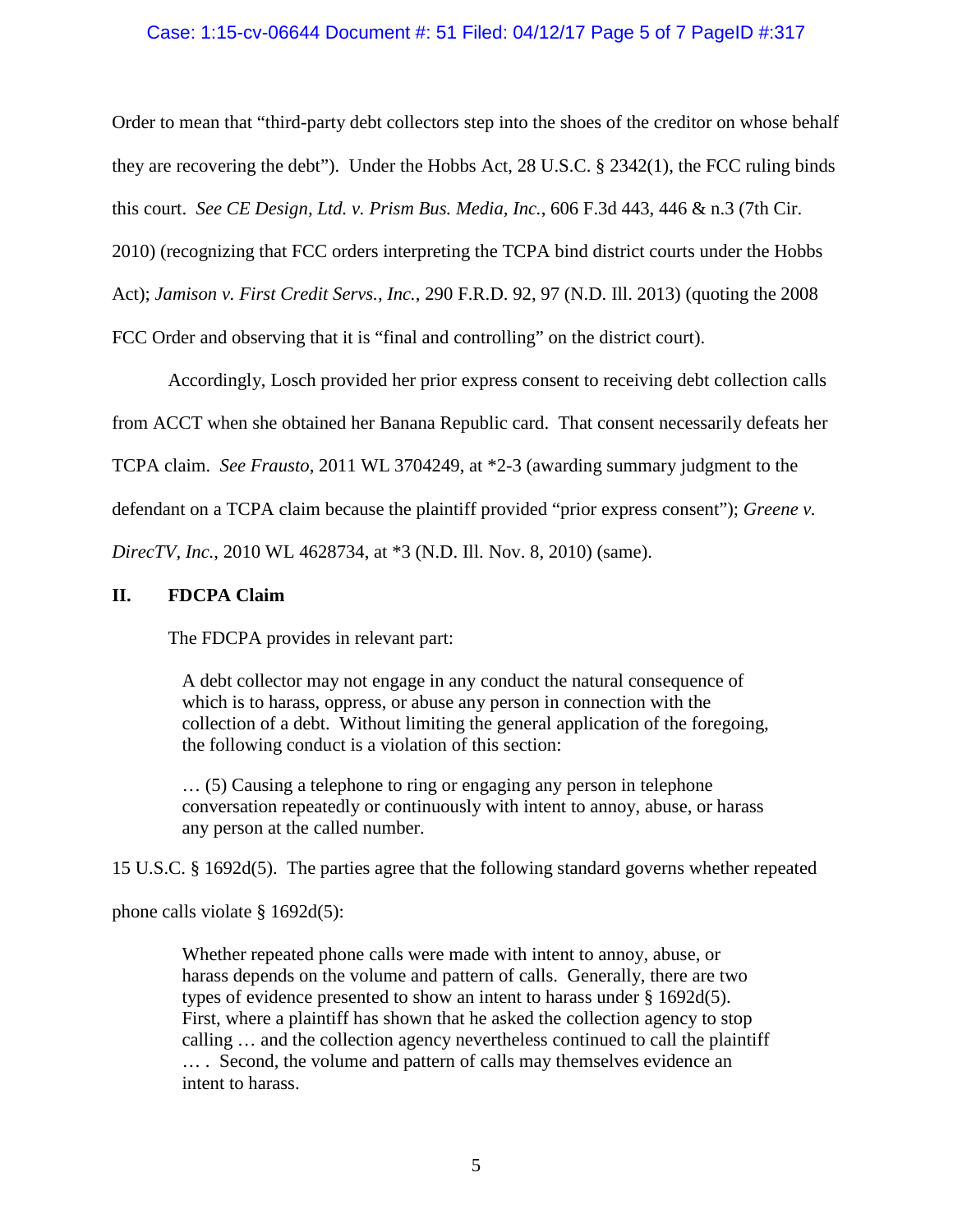#### Case: 1:15-cv-06644 Document #: 51 Filed: 04/12/17 Page 6 of 7 PageID #:318

*Allen v. Bank of Am., N.A.*, 2012 WL 5412654, at \*8 (N.D. Ill. Nov. 6, 2012) (quoting *Kube v. Creditors Collection Bureau, Inc.*, 2012 WL 3848300, at \*2 (N.D. Ill. Aug. 30, 2012)); *see also Bruner v. AllianceOne Receivables Mgmt., Inc.*, 2017 WL 770993, at \*2-3 (N.D. Ill. Feb. 28, 2017) (discussing and applying this standard). Because ACCT did not continue to call Losch after she asked it to stop, Losch opposes summary judgment based on the volume and pattern of ACCT's calls.

As a general rule, whether the volume and pattern of a debt collector's calls violates the FDCPA is a jury question. *See Jeter v. Credit Bureau, Inc.*, 760 F.2d 1168, 1179 (11th Cir. 1985) ("Ordinarily, whether conduct harasses, oppresses, or abuses will be a question for the jury."); *Hendricks v. CBE Grp., Inc.*, 891 F. Supp. 2d 892, 896 (N.D. Ill. 2012). Although that general rule is "not an iron-clad one," *Allen*, 2012 WL 5412654, at \*7, no exception is warranted here.

ACCT called Losch's cell phone 87 times over a period of nineteen days, with three to five (but usually five) calls each day. Doc. 34 at ¶ 11; Doc. 34-4 at 25-30; Doc. 39 at 3, 7-8. True, ACCT did not call Losch early in the morning or late at night, Doc. 34 at ¶ 42; Doc. 39 at 5, or make one call immediately after another, Doc. 34 at ¶ 41; Doc. 34-4 at 25-30; Doc. 39 at 5. Those facts certainly could lead a reasonable jury to find in ACCT's favor, but not necessarily so. As ACCT continued to call Losch day after day, at various times of day, on weekends and weekdays for over two weeks, any belief that Losch was not answering the calls because she missed them inadvertently or that she would have wanted to be called at a different time became less and less reasonable—or so a reasonable jury could find. A jury thus could conclude that, at some point during those nineteen days, ACCT's intent in continuing to call crossed the line from "a legitimate persistent effort to reach the plaintiff," *Carman v. CBE Grp.*, 782 F. Supp. 2d 1223,

6